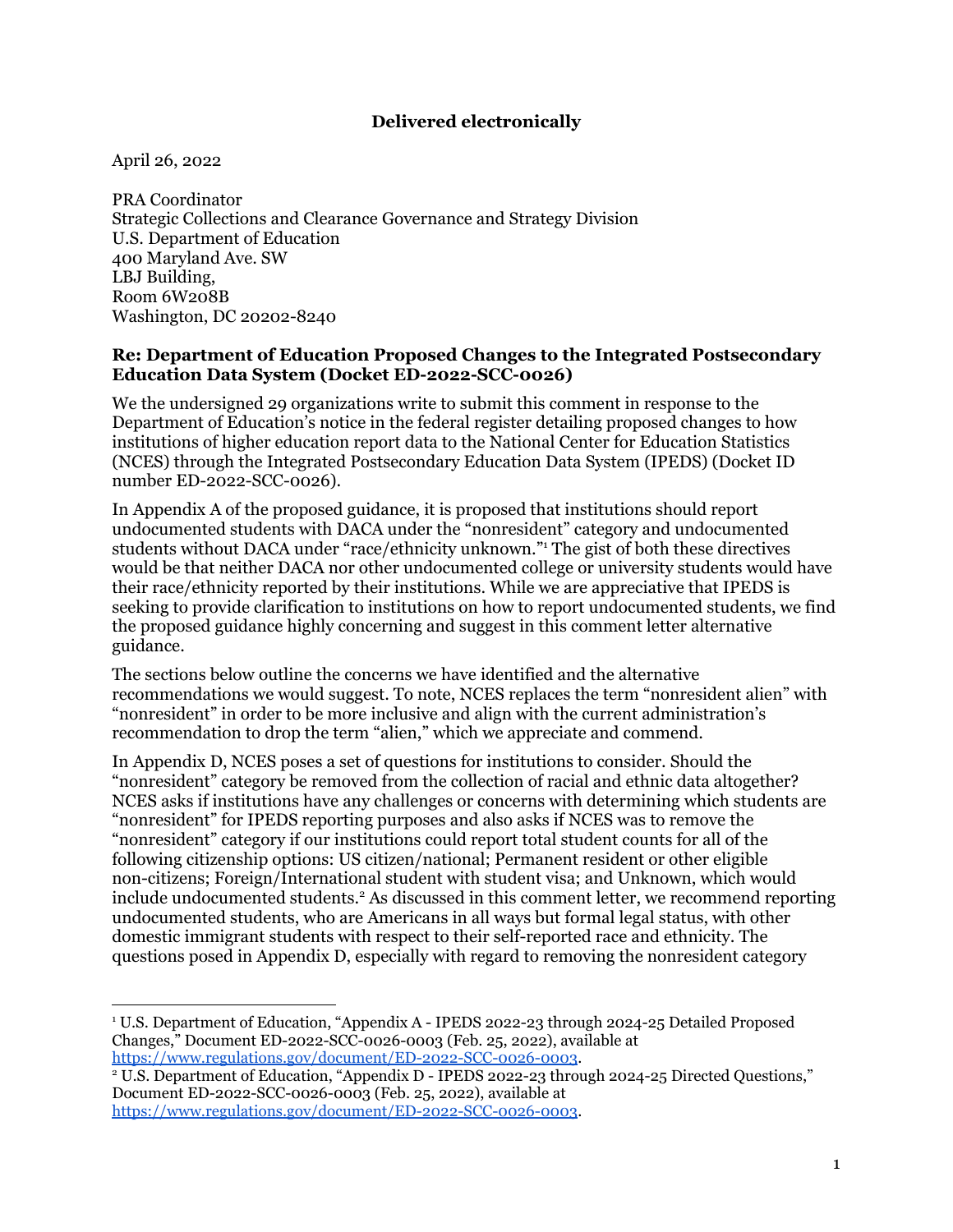altogether, merit thoughtful analysis, and below we recommend the issues that a Technical Review Panel should address in considering those questions.

## **SUMMARY OF CONCERNS**

**I. The guidance runs counter to this administration's laudable commitments to civil rights, racial justice, and equity, issues of profound importance to the signatories.** Although this does not appear to have been NCES's intent, the proposed guidance would direct institutions not to report race or ethnicity for a significant part of their student populations, resulting in a significant undercounting of students of color. Such a directive runs counter to long-standing federal policies that have recognized the importance of accurate reporting of race and ethnicity to achieve important civil rights goals. The current "starting point" for all Federal agencies' race and ethnicity data collection standards should be the Office of Management and Budget's ("OMB") 1997 "Revisions to the Standards for the Classification of Federal Data on Race and Ethnicity" ("1997 Standards"). 3

These same standards were endorsed by the Obama Administration's OMB as well as an interagency working group ("Working Group") established in 2014. Although the Working Group released a 2016 report recommending limited changes to the 1997 Standards,<sup>4</sup> those recommendations have not been adopted and the report referenced the 1997 Standards favorably. In fact, to emphasize its acceptance of the 1997 Standards, in 2015, the Obama Administration's OMB republished the original 1997 Federal Register Notice announcing the 1997 Standards. Not only did that Notice establish the Federal Government's current policies regarding race and ethnicity reporting, but it included a 1995 analysis examining the pros and cons of required federal reporting on race and ethnicity, and which categories should be utilized. One of the key issues that the 1995 report looked at was "whether the Federal government should collect racial and ethnic data"? As set forth in that report: 5

*The United States government has long collected statistics on race and ethnicity. Such data have been used to study changes in the social, demographic, health, and economic characteristics of various groups in our population. Federal data collections, through censuses, surveys, and administrative records, have provided a historical record of the Nation's population diversity and its changing social*

<sup>4</sup> *See* U.S. Office of Management and Budget, "Interim Report to the Office of Management and Budget: Review of Standards for Maintaining, Collecting, and Presenting Federal Data on Race and Ethnicity" (2016), available at [https://www.federalregister.gov/documents/1997/10/30/97-28653/revisions-to-the-standards-for-the-cl](https://www.federalregister.gov/documents/1997/10/30/97-28653/revisions-to-the-standards-for-the-classification-of-federal-data-on-race-and-ethnicity) [assification-of-federal-data-on-race-and-ethnicity](https://www.federalregister.gov/documents/1997/10/30/97-28653/revisions-to-the-standards-for-the-classification-of-federal-data-on-race-and-ethnicity); *see also* U.S. Department of Health and Human Services, "Explanation of Data Standards for Race, Ethnicity, Sex, Primary Language, and Disability" (May 18, 2021), available at <https://minorityhealth.hhs.gov/omh/browse.aspx?lvl=3&lvlid=54> ("The starting point for the race and ethnicity data collection standards is OMB's current government-wide standard, issued in 1997 after a comprehensive public engagement process and extensive field testing.").

[https://www.whitehouse.gov/wp-content/uploads/legacy\\_drupal\\_files/briefing-room/presidential-actio](https://www.whitehouse.gov/wp-content/uploads/legacy_drupal_files/briefing-room/presidential-actions/related-omb-material/r_e_iwg_interim_report_022417.pdf)  $ns/related-omb-material/r$  e iwg\_interim\_report\_022417.pdf (explaining that the Working Group adopted 1997 Standards' guiding principles for its review).

<sup>5</sup> U.S. Office of Management and Budget, "Standards for the Classification of Federal Data on Race and Ethnicity" Federal Register, Appendix 2 at § 1.2 (Jul. 9, 1997), available at

<sup>3</sup> *See* 62 FR 58782, "Revisions to the Standards for the Classification of Federal Data on Race and Ethnicity" (Oct. 30, 1997), available at

[https://obamawhitehouse.archives.gov/omb/fedreg\\_directive\\_15/](https://obamawhitehouse.archives.gov/omb/fedreg_directive_15/) (citing the 1995 report and accompanying analysis, "Report to the Office of Management and Budget on the Review of Statistical Policy Directive No. 15").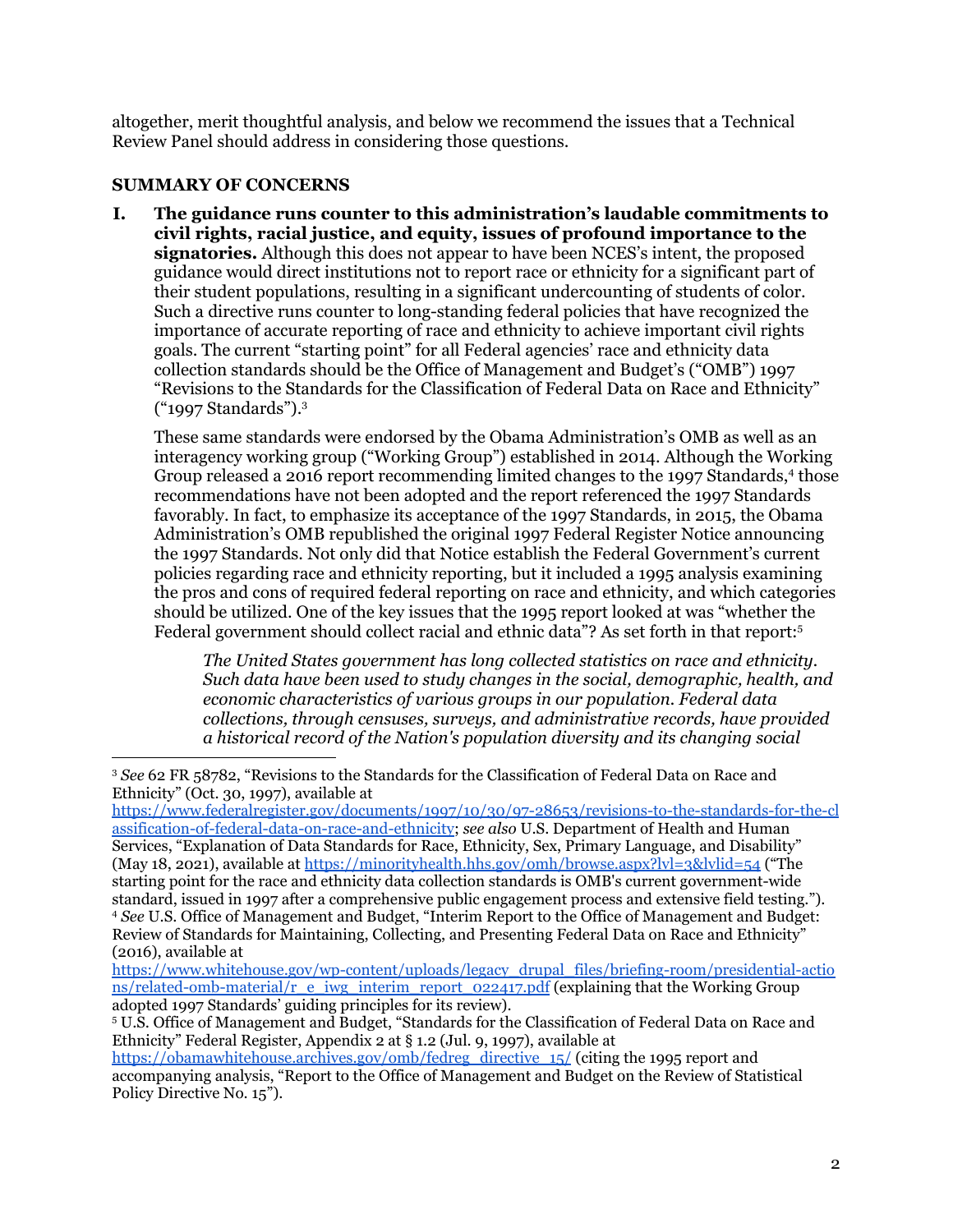*attitudes and policy concerns. Since the 1960s, data on race and ethnicity have been used extensively in civil rights monitoring and enforcement covering areas such as employment, voting rights, housing and mortgage lending, health care services, and educational opportunities. These legislatively-based priorities created the need among Federal agencies for compatible, nonduplicative data for the specific population groups that historically had suf ered discrimination and dif erential treatment on the basis of their race or ethnicity.*

The report further notes that the view of those who favor[ed] continued collection of racial and ethnic data can be summed up by the words of the writer who said, "...*the measurable gains made in advancing a civil rights agenda to bring all Americans into the economic, political, and social mainstream would have been extremely dif icult, if not impossible, if we did not have adequate information on racial and ethnic groups*." <sup>6</sup> It remains federal policy that race and ethnicity are collected and accurately reported. It is important to institutions of higher education that an accurate picture of their student population demographics is collected and that historically underrepresented and underserved populations are not ignored in such data. At a fundamental level, data accuracy has been key to civil rights monitoring as well as equity in many core areas of institutional practice. The department should not issue guidance that undermines these principles.

- **II. The guidance would exacerbate data discrepancies. The guidance is at odds with current practice at many institutions and would engender data discrepancies.** According to the Presidents' Alliance analysis in partnership with New American Economy, there are over 427,000 undocumented students enrolled in postsecondary education, or about two percent of all postsecondary students. <sup>7</sup> About 181,000 either hold DACA or would be eligible for DACA. <sup>8</sup> Until now, there has been little guidance to institutions on how best to report undocumented immigrant students who grew up and were educated in the United States (what we would refer to as "domestic students") via IPEDS. Thus, current reporting of undocumented students is not consistently applied by all institutions of higher education. Some institutions consider these students "residents," others as "nonresidents," and still others do not currently track undocumented students on their campus.
	- **A. Guidance is needed.** As a general matter, we believe guidance is needed to establish some consistency in this key element of demographic reporting, and we endorse the department's decision to do so. However, the draft guidance assumes that all institutions currently disaggregate undocumented students (with and without DACA) and lawful permanent residents (LPRs) from other populations, distinguishing citizen students from others in their IPEDS data collection. As noted above, this assumption is not accurate. A number of institutions logically group LPRs and other domestic immigrant students (including undocumented students) with U.S. citizens when reporting ethnicity for IPEDS, reserving the "nonresident" category for students on non-immigrant visas, student or otherwise. Instituting the draft guidance would disrupt the continuity of data

<sup>6</sup> U.S. Office of Management and Budget, "Standards for the Classification of Federal Data on Race and Ethnicity" Federal Register (Aug. 28, 1997), available at

[https://obamawhitehouse.archives.gov/omb/fedreg\\_race-ethnicity](https://obamawhitehouse.archives.gov/omb/fedreg_race-ethnicity) (Detailed discussion of the 1995 report's six core issues).

<sup>7</sup> "Undocumented Students in Higher Education: How Many Students are in U.S. Colleges and Universities, and Who Are They?" Presidents Alliance on Higher Education and Immigration and New American Economy (Mar. 2021), available at

[https://www.higheredimmigrationportal.org/research/undocumented-students-in-higher-education-upd](https://www.higheredimmigrationportal.org/research/undocumented-students-in-higher-education-updated-march-2021/) [ated-march-2021/](https://www.higheredimmigrationportal.org/research/undocumented-students-in-higher-education-updated-march-2021/).

<sup>8</sup> *Id.*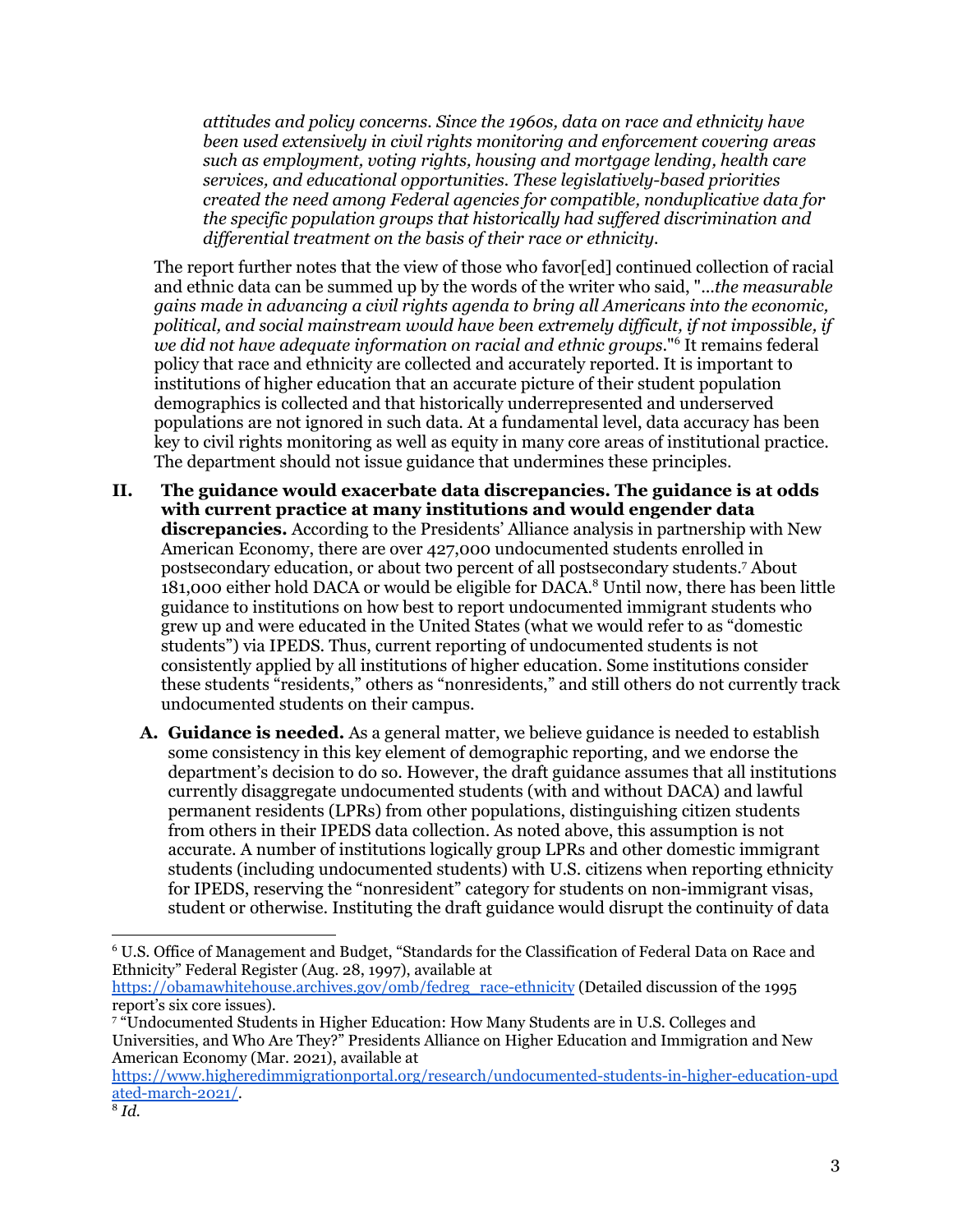for such undocumented students (and their institutions), placing DACA recipients in the "nonresident" category with international students and all other undocumented students under "race/ethnicity unknown" when they were previously counted with the rest of the domestic student body.

**B. The draft guidance increases the administrative burden for campuses.** While few institutions currently track their undocumented students, even those that do often do not distinguish among their enrolled undocumented student populations in terms of their DACA status. This is evidenced by the fact that institutions often report their undocumented students as part of their domestic student population (U.S. citizens and LPRs), and reserve the "nonresident" category for international or foreign students with a non-immigrant visa. For those institutions that do not disaggregate their undocumented domestic students from the student body, the proposed guidance would increase the administrative burden on institutions, and render it more difficult for institutions to comply with the guidance in good faith. Such administrative burden conflicts with one of the 1997 Standards' established principles ("Guiding Principles"), which provides that reporting standards should give consideration "to needs at *the State and local government levels*, . . . as well as to general societal needs for these data." 9

#### **III. Recategorizing undocumented students may skew data on race and ethnicity and harm the privacy of undocumented students.**

**A. Recategorizing undocumented students into categories where their race and ethnicity are no longer recorded may result in a substantial undercounting of students of color.** The undocumented student population in higher education is overwhelmingly non-white (87%)—of the estimated 427,000 undocumented students in higher education, half (49%) are Hispanic, 24% are Asian and 13% are Black. <sup>10</sup> DACA and DACA-eligible students are 93% non-white, 70% of which are Hispanic. <sup>11</sup> Removing DACA and undocumented students from the general race and ethnicity estimates for the student body would likely increase the overall share of white students reported on campus by a full percentage point, while the share of reported Hispanic students would likely drop by nearly two percent or more according to an analysis by FWD.us.<sup>12</sup>

This skewed dataset could in turn have implications for institutions of higher education that are seeking status as a minority-serving institution ("MSI") or Hispanic-serving institution ("HSI"). Such designations create opportunities for institutions to access funding to specifically support their minority students. Directing institutions to report the demographics of their students in a way that obscures the race and ethnicity of their domestic undocumented students could cause them to lose access to critical funding. Both Title III and Title V provide funding based on race/ethnicity. For example, Title V awards funding to institutions where 25% of the student population identifies as Hispanic. <sup>13</sup> The new IPEDS reporting policies may undercount racial and ethnic categories comprising Title III and Title V eligibility causing some institutions to no longer qualify for Title III and Title V (to the great detriment of their students.

**B. The guidance could harm the privacy and security of undocumented students.** To comply with the guidance to categorize DACA students as "nonresident" and other undocumented students as "race/ethnicity unknown," institutions would

<sup>9</sup> *Supra* at note 3 (Guiding Principle No. 6) (emphasis added).

<sup>&</sup>lt;sup>10</sup> "Undocumented Students in Higher Education," 2021.

 $11$  *Id.* 

<sup>&</sup>lt;sup>12</sup> FWD.us, Comment to U.S. Department of Education's Proposed Changes to the IPEDS 2022-23 through 2024-25, Docket ED-2022-SCC-0026, April 26, 2022.

<sup>13</sup> 20 U.S.C.A. § 1101a.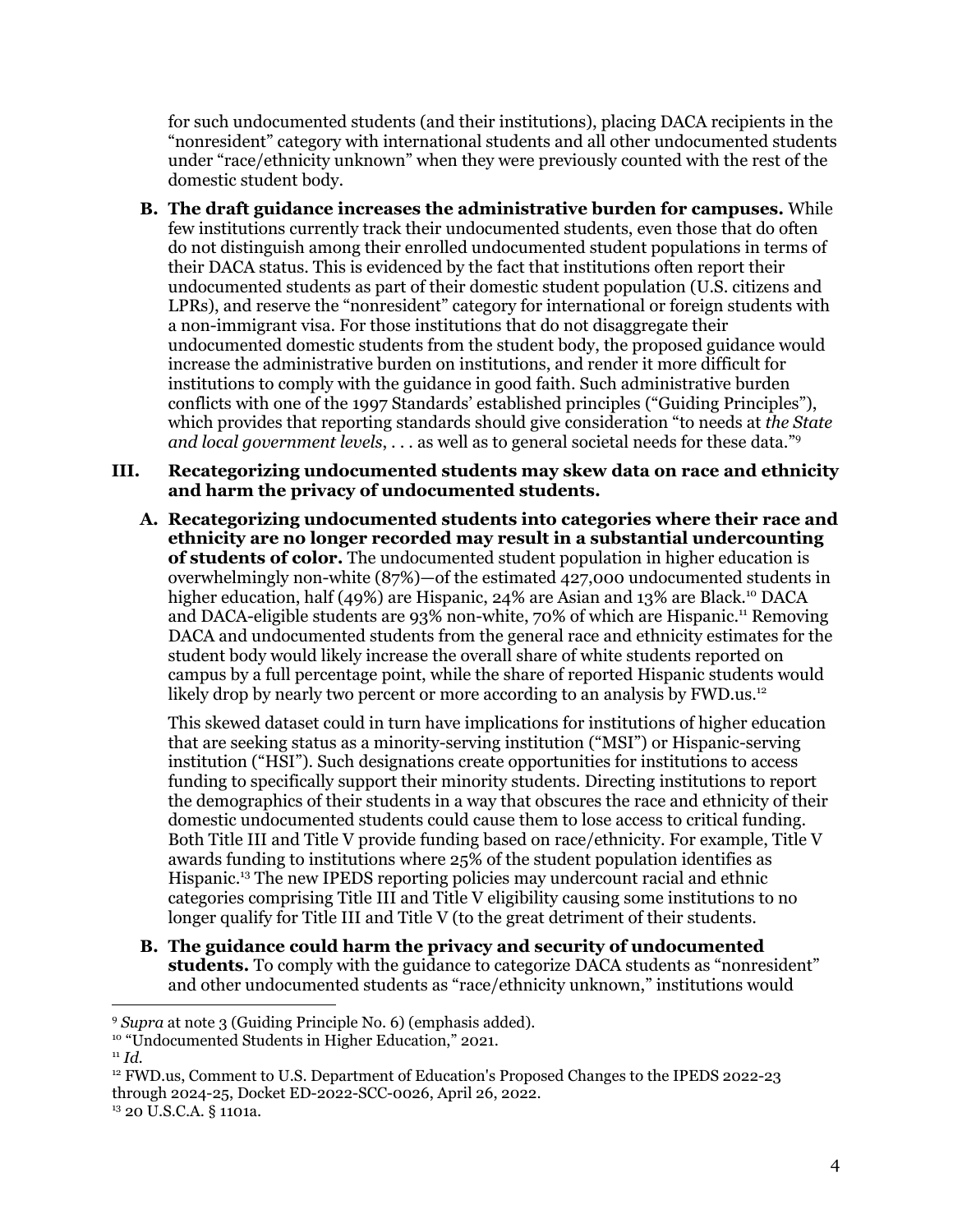necessarily have to track, disaggregate, and report the number of undocumented students on their campuses with and without DACA. This practice could have unintended effects on the privacy and security of undocumented students, even unintentionally. In contrast, if institutions are able to count and include *all* enrolled students *except for* those on non-immigrant student visas (who are carefully tracked through SEVIS, or the Student and Exchange Visitor Program), the privacy of undocumented students is better preserved. As demonstrated in the prior administration's failed attempt to require the U.S. Census Bureau to report a count of undocumented people for political purposes, even data collection that is on its face apolitical can be distorted against the populations it was meant to help. <sup>14</sup> The laws and policies protecting the privacy and security of census data are much stronger and more effective than can be reasonably expected across campuses. We do not recommend the Department of Education direct institutions to try to distinguish between DACA or undocumented students, classify DACA recipients with "nonresidents," or track undocumented students separately.

## **IV. The guidance undermines efforts to serve a diverse student body**

**A. Institutions need an accurate count to serve their students.** Tracking the race and ethnicity of their student body helps institutions adequately address the needs of specific demographic groups on their campuses. Splintering the count of minority student groups only serves to mask how those groups are faring, which subsequently affects the allocation of funds, the services provided, and the perception of these student groups as a whole.

Institutions have a responsibility to all students to maximize a student's access to higher education and nurture their ability to succeed once they are enrolled. This guidance would obscure and segregate undocumented students from their peers and school administration, making it that much more difficult for institutions to meet their educational and moral obligations to students of color, low-income students, undocumented students, and otherwise marginalized students. <sup>15</sup> Any action that increases or ignores barriers to educational success for undocumented students and students of color is a detriment to the whole campus.

- **B. As noted in Section I, above, the guidance contradicts other administrative guidance and directives to recognize race and ethnicity, and support a diverse student body.** Secretary of Education Miguel Cardona and other administration officials have appropriately pointed out the importance of recognizing and supporting a diverse student body, including recognizing publicly that undocumented students are "the fabric of this country." 16
- **C. The guidance will create inconsistency among the Department of Education's K-12 and higher education policies.** The Department's Civil Rights

<sup>14</sup> President Donald J. Trump to Secretary of Commerce, *Memorandum on Excluding Illegal Aliens From the Apportionment Base Following the 2020 Census*, White House (Jul. 21, 2020), available at [https://trumpwhitehouse.archives.gov/presidential-actions/memorandum-excluding-illegal-aliens-appor](https://trumpwhitehouse.archives.gov/presidential-actions/memorandum-excluding-illegal-aliens-apportionment-base-following-2020-census/) [tionment-base-following-2020-census/](https://trumpwhitehouse.archives.gov/presidential-actions/memorandum-excluding-illegal-aliens-apportionment-base-following-2020-census/).

<sup>15</sup> *See supra* note 3. Such results also contradict one of the 1997 Standards' Guiding Principles, which instructs that any changes in reporting categories should prioritize "[r]espect for individual dignity." (Guiding Principle No. 2).

<sup>&</sup>lt;sup>16</sup> Lois Elfman, "Cardona Vows to Support Undocumented Educators and Students," Diverse Issues in Higher Education (Apr. 21, 2021), available at

[https://www.diverseeducation.com/latest-news/article/15108793/cardona-vows-to-support-undocument](https://www.diverseeducation.com/latest-news/article/15108793/cardona-vows-to-support-undocumented-educators-and-students) [ed-educators-and-students](https://www.diverseeducation.com/latest-news/article/15108793/cardona-vows-to-support-undocumented-educators-and-students).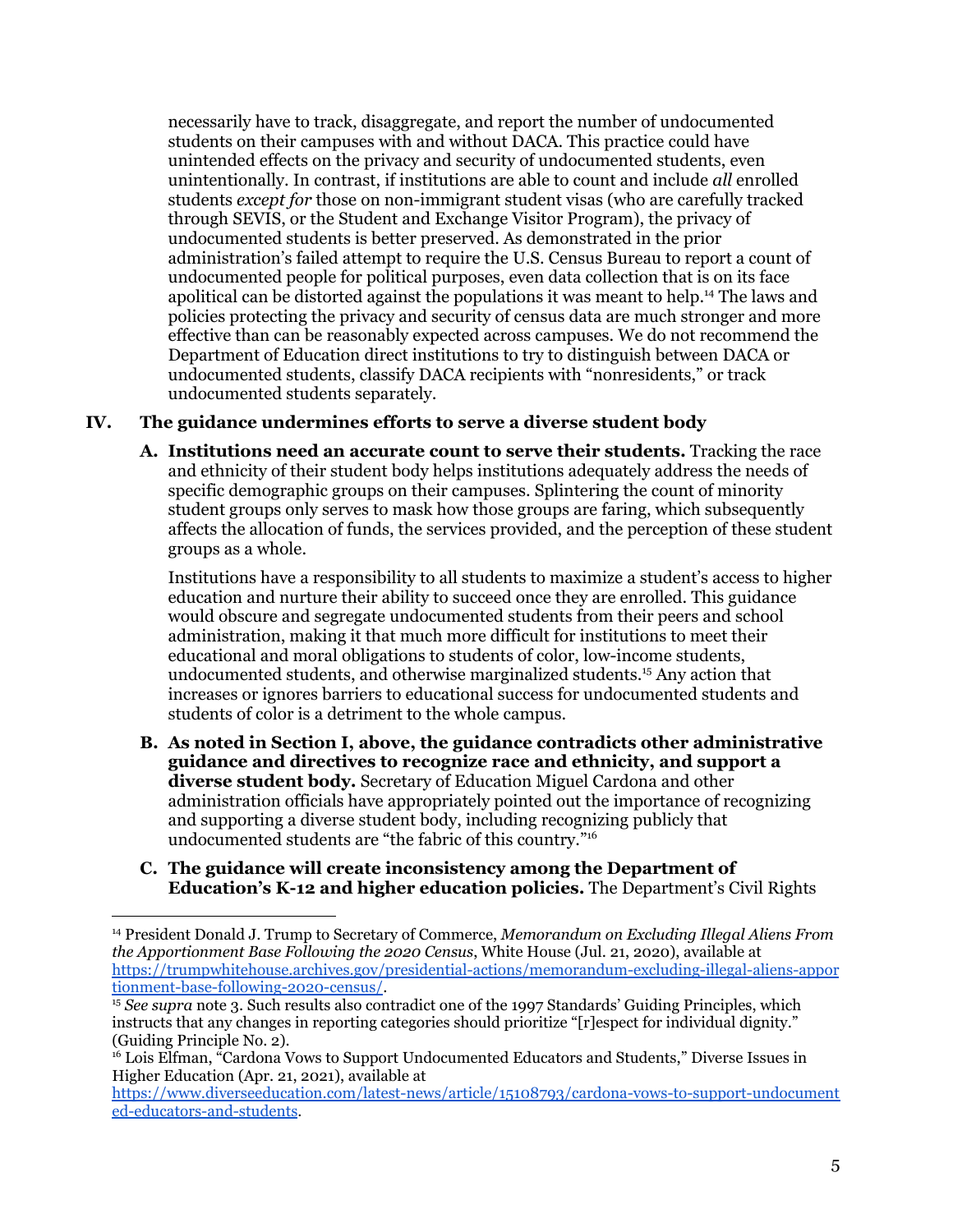Data Collection ("CRDC") programseeks to collect accurate data on race and ethnicity to better enforce civil rights violations. <sup>17</sup> The Department's Office for Civil Rights' mission "is to ensure equal access to education and to promote educational excellence through vigorous enforcement of civil rights in our nation's schools." <sup>18</sup> OCR's mission does not differentiate between k-12 schools and postsecondary institutions. Accordingly, having a different policy for universities is not only inconsistent, but it will obstruct the Department's efforts to enforce the civil rights of undocumented and DACA students.

# **RECOMMENDATIONS**

- **I. The Department of Education should allow institutions to report aggregate demographic information on their "domestic" students**, defined as all students who completed high school or equivalency within the United States and were not on an F-1 visa at the time of high school graduation. This category would include all U.S. citizens, permanent residents, and other noncitizen immigrant students. This category would thus include most undocumented and DACA recipient students rather than classifying them into "race/ethnicity unknown" or "nonresident" respectively. By reporting the demographics of these students as one domestic group, undocumented students and DACA recipients will thus be classified in their respective race and ethnicity categories, generating the accurate and comprehensive information needed to measure enrollment, persistence, and other student success metrics across race/ethnicity lines.
	- A. USICS states in the DACA FAQs that "[i]ndividuals granted deferred action are not precluded by federal law from establishing domicile in the U.S."<sup>19</sup> To align with USCIS and other statements from the Department of Education affirming undocumented students as Americans in waiting, <sup>20</sup> we encourage the Department of Education to promulgate guidance that encourages institutions of higher education to classify these students as "domestic" students.
	- B. We do not recommend that the Department of Education direct institutions to try to distinguish between DACA or undocumented students or track them specifically through IPEDS, but rather simply include them in the aggregate count of "domestic" students.

#### **II. The Department of Education should reserve the category of "nonresident" for reporting students on F-1 or J-1 visas** who enter the United States specifically to

<sup>&</sup>lt;sup>17</sup> *See* U.S. Department of Education, Civil Rights Data Collection FAQs (last updated Apr. 14, 2021), available at <https://www2.ed.gov/about/offices/list/ocr/frontpage/faq/crdc.html>. The purpose of the CRDC is to "collect[] a variety of information including student enrollment and educational programs and services, most of which is disaggregated by race/ethnicity, sex, limited English proficiency, and disability. The CRDC is a longstanding and important aspect of the ED Office for Civil Rights (OCR) overall strategy for administering and enforcing the civil rights statutes for which it is responsible."

<sup>&</sup>lt;sup>18</sup> U.S. Department of Education, Office for Civil Rights (last updated Jan. 5, 2022), available at [https://www2.ed.gov/about/offices/list/ocr/aboutocr.html.](https://www2.ed.gov/about/offices/list/ocr/aboutocr.html)

<sup>19</sup> "Consideration of Deferred Action for Childhood Arrivals (DACA): Frequently Asked Questions," U.S. Citizenship and Immigration Services, U.S. Department of Homeland Security (last reviewed/updated Aug. 31, 2022), available at

[https://www.uscis.gov/humanitarian/consideration-of-deferred-action-for-childhood-arrivals-daca/freq](https://www.uscis.gov/humanitarian/consideration-of-deferred-action-for-childhood-arrivals-daca/frequently-asked-questions) [uently-asked-questions.](https://www.uscis.gov/humanitarian/consideration-of-deferred-action-for-childhood-arrivals-daca/frequently-asked-questions)

<sup>&</sup>lt;sup>20</sup> *See supra* note 16. ("Your stories have strongly influenced me . . . "I'm going to take these stories with me . . . I'm going to do everything in my power to support you and support students like you. They are the fabric of this country. It's such an asset when we give all of our students an opportunity to thrive.") (quoting Sec. Cardona).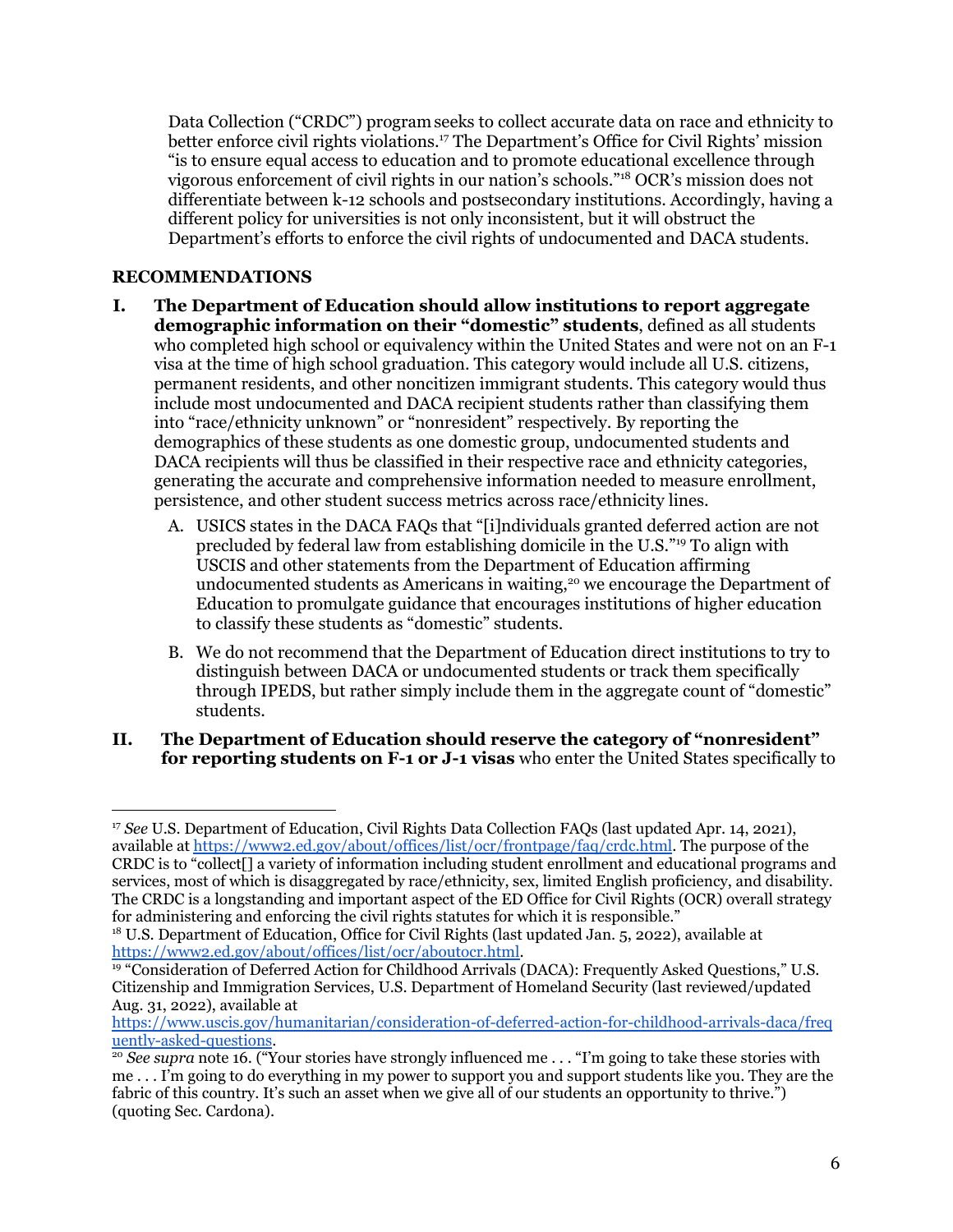pursue their education and are expected to return to their home country after their studies are complete.

- **III. The Department of Education should promulgate guidance to institutions on best practices for campus data collection regarding undocumented students**, including appropriate precautions to protect student privacy and data minimization practices.
	- A. In addition to the alternative guidance that we recommend regarding how institutions should report the race and ethnicity of undocumented students with other domestic students, we encourage the Department to issue clear guidance on how FERPA protects undocumented students' personally identifiable information (and so should not be disclosed in the instance of a FOIA request), how to handle requests for such protected information, etc. The Department should create a working group or other mechanism to follow up with higher education and immigration groups on these practices and receive feedback for the needed guidance above.
- **IV. The question in Appendix D of whether institutions should report race and ethnicity for international students merits further consideration.** While the U.S. categories of race and ethnicity have meaning and significance for the lived experiences of domestic students in the United States, including domestic immigrant students, international students coming to the United States specifically for their post-secondary education do not have the same context for self-identifying their race and ethnicity per U.S. categories. <sup>21</sup> Indeed, international students arrive on U.S. campuses from over 200 countries. Eliminating the nonresident category and reporting international students in race/ethnicity categories would have significant data continuity issues. Such a count would subsequently increase the proportion of Asian students on many campuses, decreasing the proportion of other racial and ethnic populations and increasing the overall proportion of students of color. <sup>22</sup> Thus eliminating the nonresident category could have unintended consequences.

While it is important for campuses to recognize that the complex interplay of race and immigration status applies to both domestic immigrant students and international students,<sup>23</sup> eliminating the nonresident category for IPEDS race and ethnicity reporting requires deeper discussion and careful consideration. We recommend the creation of a Technical Review Panel or more substantive working group. We stand ready to provide technical assistance and expertise to a TRP or working group.

<sup>21</sup> Bryce Loo, "International Students and Experiences with Race in the United States," *World Education News and Reviews* (March 26, 2019), available at

<https://wenr.wes.org/2019/03/international-students-and-experiences-with-race-in-the-united-states>; Elizabeth Buckner et al., "Diversity without Race:How University Internationalization Strategies Discuss International Students," *Journal of International Students* 11(1), no. 1 (2021): 32-49, <https://ojed.org/index.php/jis/article/view/3842/1472>.

 $\frac{22}{2}$  In 2021, the top three countries of origin for international students were China, India, and South Korea, constituting over 50% of all international students in the United States. See *Open Doors 2021 Report on International Educational Exchange,* Open Doors (Nov. 15, 2021), available at [https://opendoorsdata.org/annual-release/international-students/#download-data.](https://opendoorsdata.org/annual-release/international-students/#download-data)

<sup>23</sup> Rajika Bhandari and Jill Welch, "Immigration and Racial Equity for Immigrant and International Students," Higher Ed Immigration Portal (Feb. 15, 2o22), available at

[https://www.higheredimmigrationportal.org/effective\\_practice/immigration-and-racial-equity-for-immi](https://www.higheredimmigrationportal.org/effective_practice/immigration-and-racial-equity-for-immigrant-and-international-students/) [grant-and-international-students/.](https://www.higheredimmigrationportal.org/effective_practice/immigration-and-racial-equity-for-immigrant-and-international-students/)